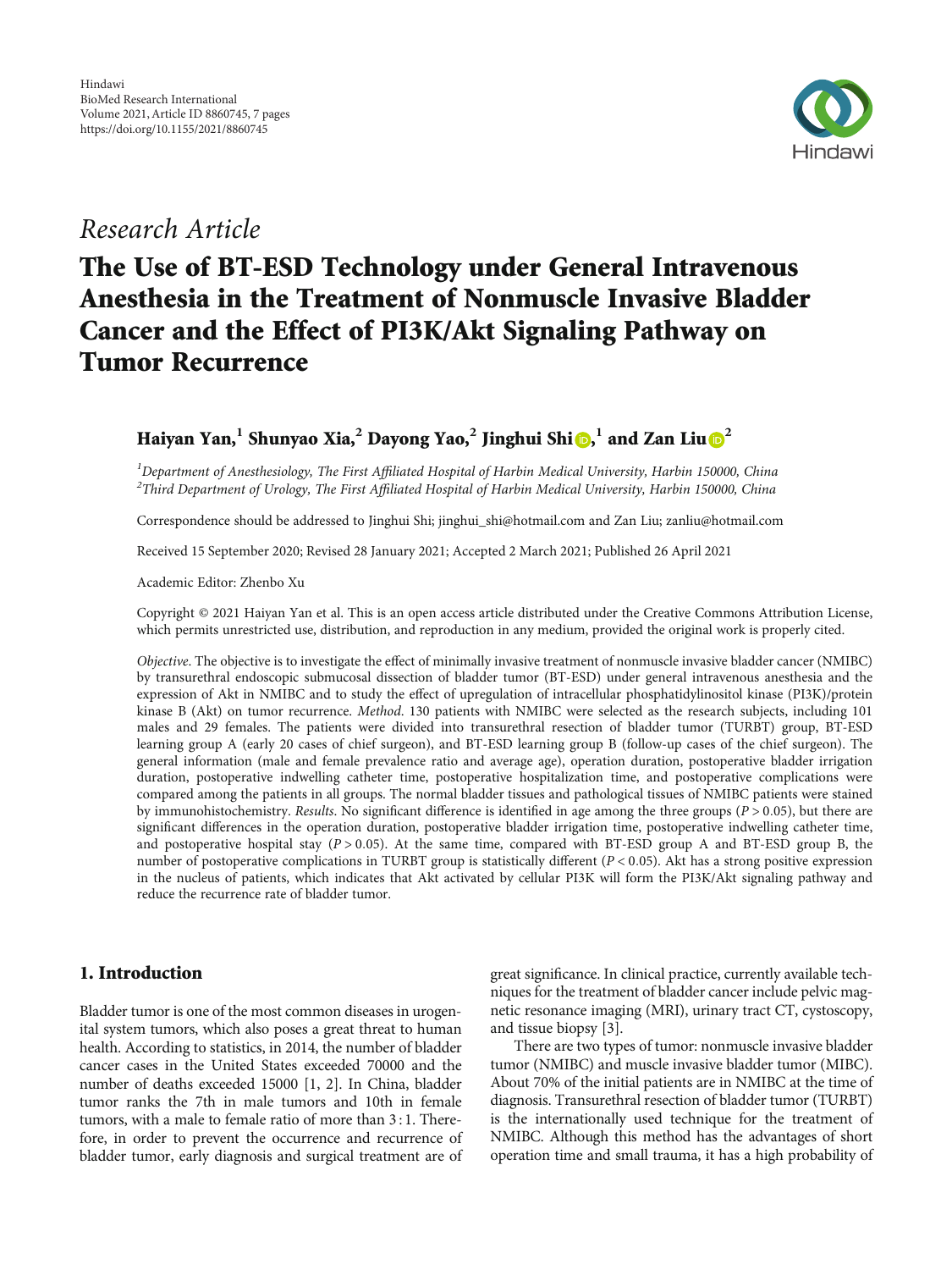complications due to different incision sizes. If the treatment frequency is not enough, the recurrence rate is also very high [\[4](#page-6-0), [5](#page-6-0)]. Transurethral endoscopic submucosal dissection of bladder tumor (BT-ESD) is a minimally invasive technique, which uses the newly invented ERBE Hybrid knife to peel off bladder tumor. When all lesions are removed, it can provide clear tumor specimens for postoperative pathological diagnosis and provide effective information for the follow-up accurate treatment of disease at the same time [\[6, 7](#page-6-0)]. Bahria et al. (2016) [\[8\]](#page-6-0) showed that Akt expression and activation can play a crucial role in NMIBC tumor recurrence, while Akt activation mainly depends on PI3K. Inhibition of PI3K can block the activation of Akt.

In this regard, by selecting the clinical data of MIBC patients, BT-ESD technology is used to treat the patients, and the advantages and disadvantages of different surgical methods in the treatment of NMIBC are evaluated. The normal bladder tissues and pathological tissues of NMIBC patients are selected for immunohistochemical staining to determine the expression of Akt in the cells, so as to provide the basis for the clinical accurate treatment of bladder cancer.

### 2. Materials and Methods

2.1. Research Subjects. 130 patients with NMIBC diagnosed were selected as the research subjects, including 101 males and 29 females. The data of all patients were complete. The study was also approved by the hospital ethics committee. All patients signed informed consent.

- (1) Inclusion criteria: it was the first time the patients developed the disease. The patient had no history of other malignant tumor treatment. Bladder cancer was confirmed by cystoscopy and biopsy before operation, and NMIBC was confirmed by pathology after operation. The Tumor Node Metastasis (TNM) stage of bladder tumor was within T2 (tumor2). There was no underlying disease that makes it difficult to tolerate surgery. The patient was over 18 years old
- (2) Exclusion criteria: patients with serious diseases could not tolerate surgery. The patient was diagnosed as having metastatic bladder malignant tumor before surgery. The age of the patients was less than 18 years old, and the statistical data were incomplete

2.2. General Information and Patient Grouping. The 130 patients were from 25 to 86 years old, and their median age was 64 years old. The patients were divided into a TURBT group, BT-ESD learning group A (early 20 cases of chief surgeon), and BT-ESD learning group B (follow-up cases of the chief surgeon). Three groups of patients were compared. The general information, operation duration, hemoglobin changes before and after operation, bladder irrigation time, catheter indwelling time, postoperative hospital stay, surgical complications, and tumor recurrence rate within 3 years were statistically analyzed.

2.3. Preoperative Work and Anesthesia Methods. The patient's medical history was studied. The patient's physical examina-

tion was conducted to master the patient's heart and kidney functions. Before the operation, the patient should carry out blood coagulation routine, hematuria and stool three routines, chest X-ray, electrocardiogram (ECG), and other examinations to exclude the contraindications of operation. Imaging and cystoscopy were performed, and biopsy was performed to confirm that the patient has bladder cancer. The patients were fasted for 12 hours and deprived of water for 6 hours. The patients were anesthetized by general intravenous anesthesia. The patients were kept breathing by endotracheal intubation during the operation. The vital signs were monitored by ECG monitoring and blood oxygen saturation.

#### 2.4. TURBT Operation Method

- (1) After intravenous anesthesia, all patients took bladder lithotomy position
- (2) Under the guidance of the video, Fr26 bladder resectoscope (Shenzhen Xinfulin Electronics Co., Ltd., China) was put into the bladder from the urethra (if the external orifice of the urethra is too small for the patient to enter the bladder smoothly, urethral dilatation should be performed first). After the resectoscope entered the patient's bladder, the left and right ureteral orifices and urine spray were observed to determine the tumor size, location, number, whether the tumor has a pedicle, and whether there are stones in the bladder. The electric cutting power and coagulation power were maintained at 180W and 90W, respectively. If the tumor size was large and the base was wide, the tumor tissue of the bladder should be resected in a step-by-step manner (including the base of the tumor)
- (3) If the diameter of the tumor was less than 2 cm, the number was small, and the base was narrow, the tumor should be cut from the tumor body and the base to the muscular layer at the same time. If the bladder tumor was close to the ureter, ureteral stent could be placed during the operation to prevent hydronephrosis and urinary extravasation caused by damage to the ureter
- (4) In the process of resecting tumors on both sides of the bladder, because the lateral walls were relatively thin and the obturator nerve was taken into account, the electric cutting power was relatively small, so that obturator reflex or perforation would not occur. After tissue resection, it was necessary to ensure that there was no abnormal bladder mucosa within the tumor diameter of 2 cm. At the same time, the residual tumor was vaporized. The tissues removed during the operation should be analyzed pathologically
- (5) After the operation, the patients should be given bladder perfusion chemotherapy. The Fr20-22 three-lumen catheter (Shanghai Qianshan Medical Science and Technology Co., Ltd., China) was placed and washed with normal saline at the same time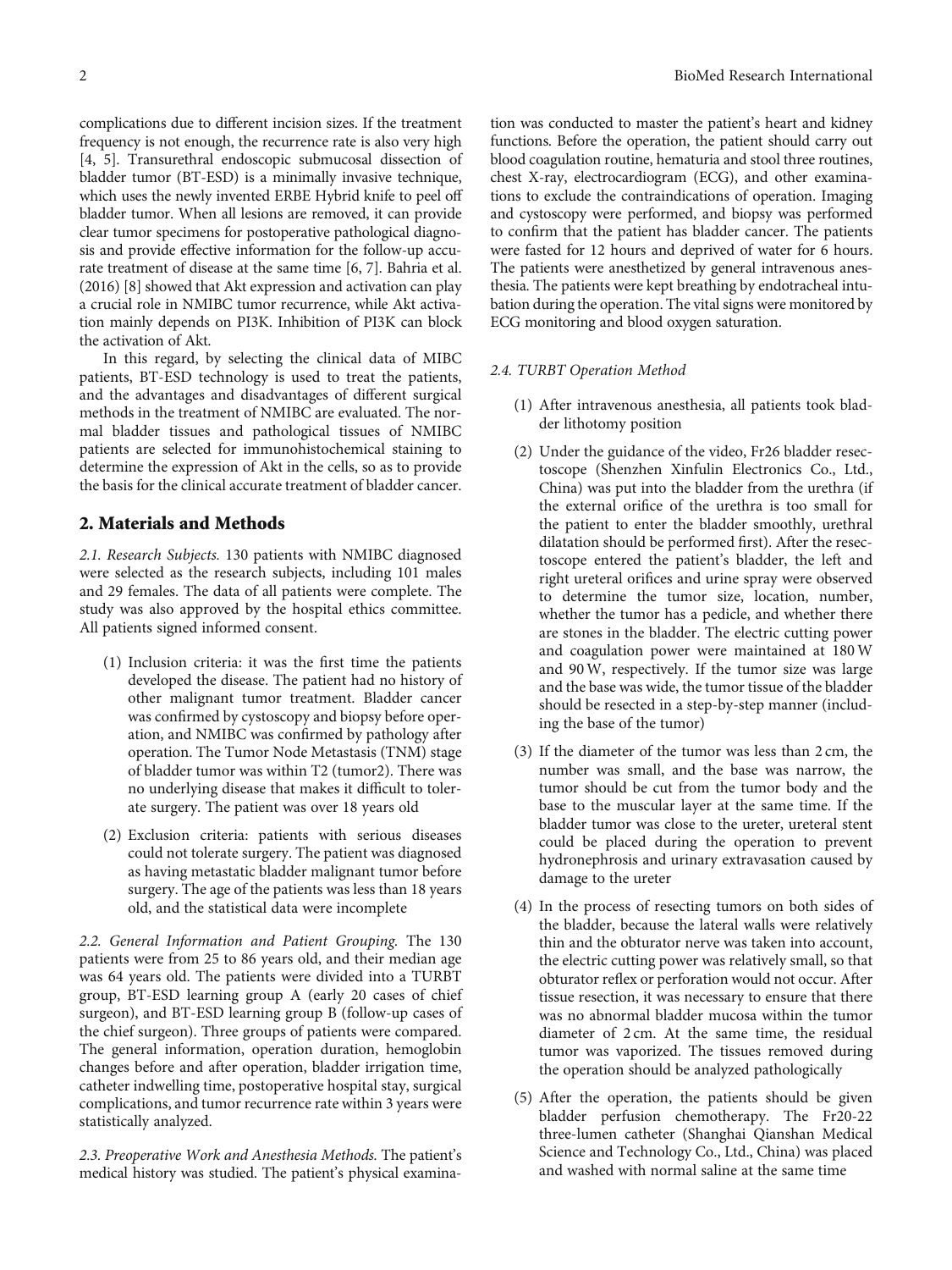#### 2.5. Operation Method of BT-ESD Technology

- (1) After intravenous anesthesia, all patients took bladder lithotomy position. The cloth was disinfected
- (2) ERBE Hybrid knife (Qingdao Dongfang Will Medical Science and Technology Co., Ltd., China) was fixed in the sheath of the electric resection mirror and was placed into the Fr26 electric resection mirror through the urethra with the assistance of the imaging system. Then, the size, location, pedicle, and distance from ureter of bladder tumor were observed. Electrocoagulation was used at the location of 15 mm or so of the tumor, and the surgical sites were marked at multiple sites near the tumor
- (3) 10% glycerol fructose (Guangzhou brothers Biotechnology Co., Ltd., China) and indigo carmine (Chengdu Lianhe Chemical Medicine Co., Ltd., China) were mixed. Under appropriate pressure, a submucosal syringe (Shandong Zhushitang Medical Equipment Co., Ltd., China) was used to spray the preparation to the bladder mucosa without pathological findings near the tumor tissue. The degree and extent of dye dispersion were determined to ensure that the bladder mucosa was largely elevated and the lesion could be completely separated from the muscular layer
- (4) The length of the head end of the Hybrid knife was adjusted, and submucosal uplifting operation was carried out continuously to ensure the tissue blunt separation between the bladder mucosa and the muscular layer, which greatly reduced the bleeding probability in the process of tumor dissection. The complete dissection from the mucosa to submucosa and lesion tissue was completed
- (5) The tumor tissue stripped during the operation should be removed as much as possible. After the operation, bladder perfusion chemotherapy was given immediately, and the catheter was connected with the bladder for irrigation

2.6. Postoperative Management, Observation Index, and Follow-Up. All three groups were treated with gemcitabine (Zhejiang Qianzun Pharmaceutical Technology Co., Ltd., China) for bladder perfusion chemotherapy. A 50 ml syringe was used to inject the bladder perfusion fluid into the bladder cavity through the catheter, and then, the catheter was closed with a clamp. The patient was instructed to continuously adjust the body position (supine, left and right lateral, prone position) every 15 minutes, so as to increase the coverage of the infusion drug and make the liquid completely enter all parts of the bladder. After perfusion, it was necessary to release the clamp and drain the urine completely. The perfusion cycle was once a week for the first 10 weeks and once a month after 10 weeks, with continuous perfusion for 12 times, a total of 1 year and 3 months. The operation duration, bladder irrigation time, catheter placement time, intraoperative blood loss, postoperative hospital stay, and surgical complications (obturator nerve reflex and bladder perforation) were compared among the three groups. Then, the recurrence rates were recorded after 1, 2, and 3 years, respectively.

2.7. Immunohistochemical Staining. The prepared pathological tissue sections were baked in an oven (Suzhou Zhongjie Electrothermal Equipment Co., Ltd., China) for 1 hour and dewaxed with xylene (Zhejiang Qianzun Medical Technology Co., Ltd., China). After alcohol dehydration, the slices were incubated with 3%  $H_2O_2$  methanol solution at room temperature for 10 minutes to remove endogenous peroxidase and then washed twice with distilled water and PBS. The slices were placed in 0.01 M citrate buffer solution (Shanghai Enzyme-linked Biotechnology Co., Ltd., China), repaired under high pressure for 2 minutes, and cooled at room temperature. Then, it was washed with PBS for 3 times and sealed with sheep serum at 37° C. After the first antibody was added, it was kept overnight at 4°C. At room temperature, it was washed with PBS three times. The second general antibody of pika (Tiangen Biochemical Technology Co., Ltd., China) was added, and the reaction time was one hour at 37° C. Then, it was rinsed with PBS for 3 times. The pathological tissues of the patients were stained with diaminobenzidine (DAB) (Alpha Henan Weitixi Chemical Technology Co., Ltd., China). The reaction was terminated after being observed under a microscope for a suitable time. It was rinsed with tap water twice, one minute each time. The cells were restained with light sappan (Chengdu Lianhe Chemical Medicine Co., Ltd., China) and then restained in PBS for 8 minutes, followed by rapid dehydration and transparent treatment. Then, neutral gum was used for sealing and DP2-BSW imaging system (HORIBA Scientific, France) was used for photographing.

2.8. Statistical Methods. All the observation data were analyzed by SPSS26.0 software. The measurement data were expressed by means  $\pm$  standard deviation ( $\bar{\chi} \pm s$ ). *t*-test was used to compare and analyze the data. The count data were compared by  $\chi^2$  test. If *P* < 0.05, the difference was statistically significant.

#### 3. Result

3.1. Comparison Results of General Data of Three Groups of Patients. The general data of patients in the TURBT group, BT-ESD group A, and BT-ESD group B were compared and analyzed. Figure [1](#page-3-0) shows the results.

Figure [1\(a\)](#page-3-0) revealed that there were 59 male patients and 20 female patients in the TURBT group and 15 males and 4 females in the BT-ESD group A, as well as 24 male patients and 8 female patients in the BT-ESD group B. As for the comparison among the three groups,  $P = 0.7688 > 0.05$ , indicating no significant difference in general ratio. Figure [1\(b\)](#page-3-0) suggested that the age of the TURBT group was 62*:*93 ± 12*:*19 years old, that of the BT-ESD group A was 63*:*08 ± 12*:*48 years old, and that of the BT-ESD group B was 62*:*73 ± 13*:*78 years old. The age of the TURBT group and BT-ESD group A was compared,  $P = 0.9585 > 0.05$ . The age of the TURBT group and BT-ESD group B was compared, *P* = 0*:*9918 > 0*:*05. The age of the BT-ESD group A was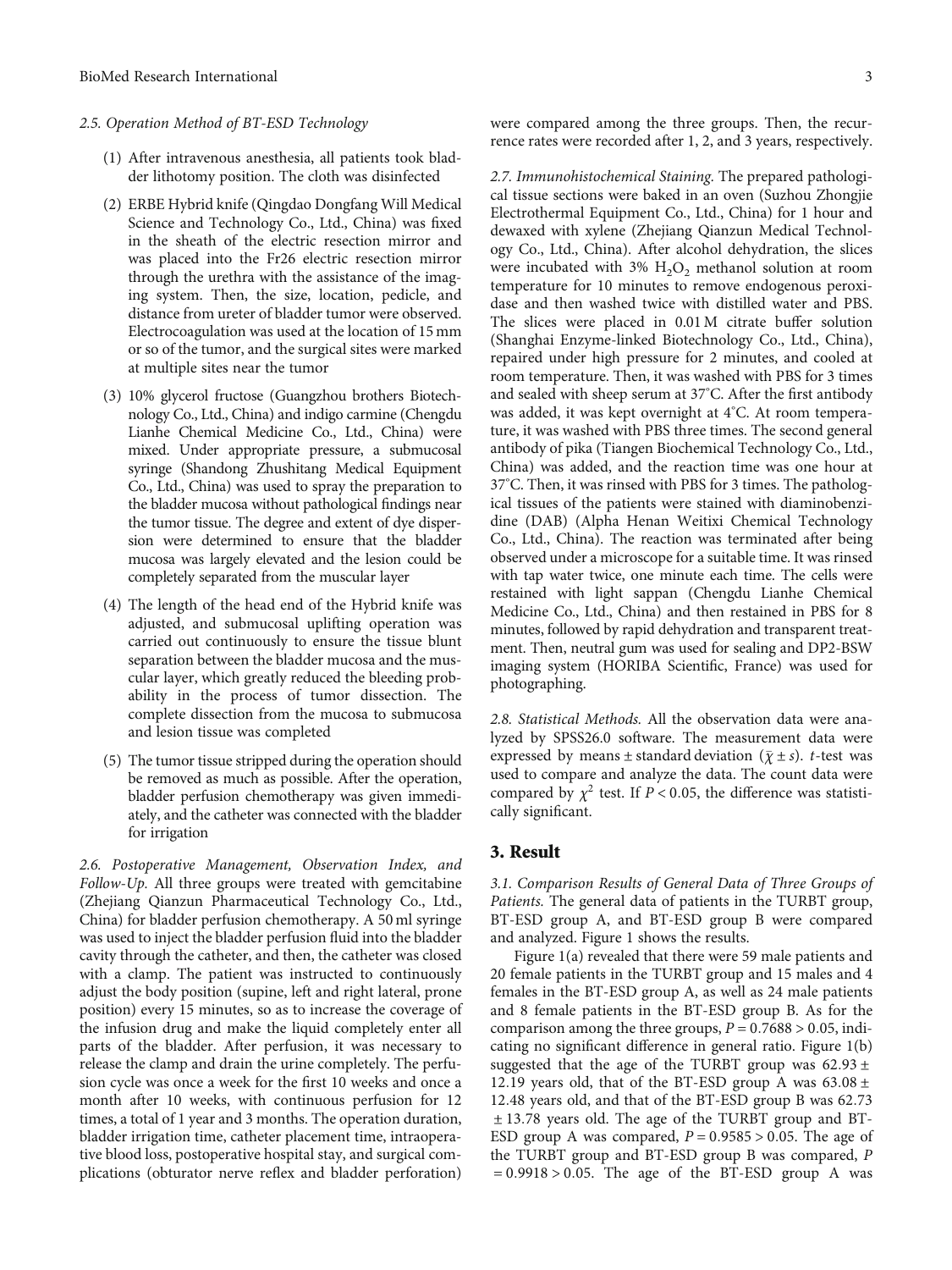<span id="page-3-0"></span>

Figure 1: Comparison of general data of three groups of patients (the gray-shaded small circle indicated*<sup>P</sup>* > 0*:*05).

compared with the BT-ESD group B,  $P = 0.9943 > 0.05$ . Thus, no significant difference was identified in age among the three groups.

3.2. Comparison of Operation Duration. The operation duration of the patients in three groups was compared, as shown in Figure [2.](#page-4-0)

Figure [2](#page-4-0) shows that the average operation duration of the TURBT group was 49*:*01 ± 28*:*05 minutes, that of the BT-ESD group A was 74*:*909 ± 23*:*98 minutes, and that of the BT-ESD group B was 53*:*01 ± 13*:*99 minutes. The TURBT group and BT-ESD group A were compared,  $P = 0.0015 < 0.01$ . The TURBT group and BT-ESD group B were compared, *P* = 0*:*769 > 0*:*05. The BT-ESD group A was compared with the BT-ESD group B, *P* = 0*:*0299 < 0*:*05. The above data identified the significant differences in the operation duration among the patients in three groups. The operation time of the TURBT group was significantly shorter than that of the BT-ESD group A. The operation duration of the BT-ESD group A was significantly longer than that of the BT-ESD group B. No significant difference was identified in operation time between the TURBT group and BT-ESD group B.

3.3. Comparison of the Duration of Bladder Irrigation after Operation. The duration of bladder irrigation was compared among the patients in the three groups, as shown in Figure [3.](#page-4-0)

The bladder irrigation time was  $1.9 \pm 0.73$  days in the TURBT group,  $1.73 \pm 0.64$  days in the BT-ESD group A, and 1*:*45 ± 0*:*69 days in the BT-ESD group B. The bladder irrigation time of the TURBT group was compared with the BT-ESD group A,  $P = 0.6439 > 0.05$ . The bladder irrigation time of the TURBT group was compared with the BT-ESD group B, *P* = 0*:*0217 < 0*:*05. The bladder irrigation time of the BT-ESD group A was compared with the BT-ESD group B, *P* = 0*:*4988 > 0*:*05. These data represented that there were significant differences in bladder irrigation time among the three groups. No significant difference was identified in bladder irrigation time between the TURBT group and BT-ESD group A. Bladder irrigation time in the TURBT group was

significantly longer than that in the BT-ESD group B. No significant difference was identified in bladder irrigation time between the BT-ESD group A and BT-ESD group B.

3.4. Comparison of Indwelling Catheter Time after Operation. The time of indwelling catheter was compared among the patients in the three groups, as shown in Figure [4.](#page-4-0)

The indwelling catheter time was  $3.89 \pm 1.49$  days in the TURBT group,  $3.58 \pm 1.47$  days in the BT-ESD group A, and 2*:*39 ± 0*:*96 days in the BT-ESD group B. The TURBT group was compared with the BT-ESD group A, *P* = 0*:*7098 > 0*:*05. The TURBT group and BT-ESD group B were compared, *P* < 0*:*0001. The BT-ESD group A was compared with the BT-ESD group B,  $P = 0.033 < 0.05$ . Significant difference was identified in indwelling catheter time among the three groups. No significant difference was identified between the TURBT group and BT-ESD group A. Compared with the BT-ESD group B, the TURBT group increased significantly. The BT-ESD group A was significantly higher than the BT-ESD group B.

3.5. Comparison of Postoperative Hospital Stay. The postoperative hospital stay of the three groups was compared, as shown in Figure [5:](#page-4-0)

The postoperative hospital stay of the TURBT group was 4*:*89 ± 1*:*62 days, and that of the BT-ESD group A was 4*:*19 ± 0*:*92 days; the hospitalization time of the BT-ESD group B was 3*:*31 ± 0*:*91 days. The postoperative hospital stay of the TURBT group was compared with that of the BT-ESD group A, *P* = 0*:*219 > 0*:*05. The postoperative hospital stay of the TURBT group was compared with that of the BT-ESD group B, *P* < 0*:*0001. The postoperative hospital stay of the BT-ESD group A was compared with that of the BT-ESD group B, *P* = 0*:*109 > 0*:*05. Significant difference was identified in the length of hospital stay after surgery among the three groups. No significant difference was identified in postoperative hospital stay between the TURBT group and BT-ESD group A. Compared with the BT-ESD group B, the postoperative hospital stay in the TURBT group was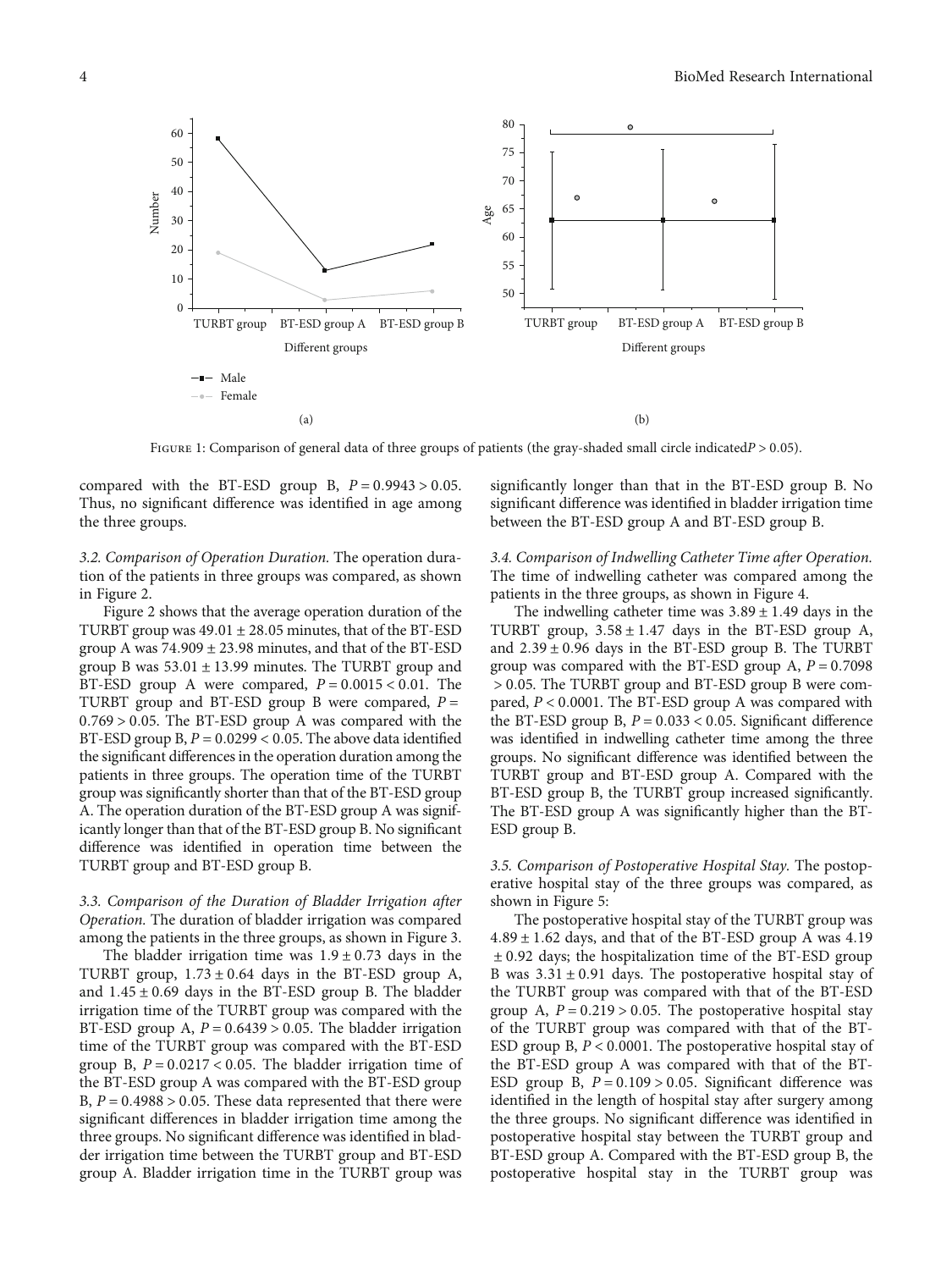<span id="page-4-0"></span>

Figure 2: Comparison of operation duration among the patients in three groups (the single gray-shaded small circle indicated  $P > 0.05$ ; the double gray-shaded small circle indicated  $P < 0.05$ ).



FIGURE 3: Comparison of bladder irrigation time among the patients in the three groups (the single gray-shaded small circle indicated *P* > 0*:*05; the double gray-shaded small circle indicated *P* < 0*:*05).



Figure 4: Comparison of indwelling catheter time among the patients in three groups (the single gray-shaded small circle indicated  $P > 0.05$ ; the double gray-shaded small circle indicated  $P < 0.05$ ).

significantly increased. No significant difference was identified in postoperative hospital stay between the BT-ESD group A and BT-ESD group B.



Figure 5: Comparison of postoperative hospital stay among the patients in three groups (the single gray-shaded small circle indicated *P* > 0*:*05; the double gray-shaded small circle indicated  $P < 0.05$ ).



FIGURE 6: Comparison of postoperative complications among the patients in the three groups (the single gray-shaded small circle indicated *P* > 0*:*05; the double gray-shaded small circle indicated  $P < 0.05$ ).

3.6. Comparison of Postoperative Complications. The postoperative complications of the patients in three groups were compared, as shown in Figure 6.

In the TURBT group, 6 cases had obturator nerve reflex and 3 cases had bladder perforation. There were no obturator nerve reflex and bladder perforation in the BT-ESD group A. There were no obturator nerve reflex and bladder perforation in the BT-ESD group B. There was no mortality in the three groups. Compared with the BT-ESD group A and BT-ESD group B, the number of postoperative complications in the TURBT group was statistically significant, *P* = 0*:*0301 < 0*:*05, which indicated that the postoperative complications of the TURBT group were significantly higher than those of the BT-ESD group A and BT-ESD group B.

3.7. Immunohistochemical Staining Results. Normal bladder tissues and pathological tissues of NMIBC patients were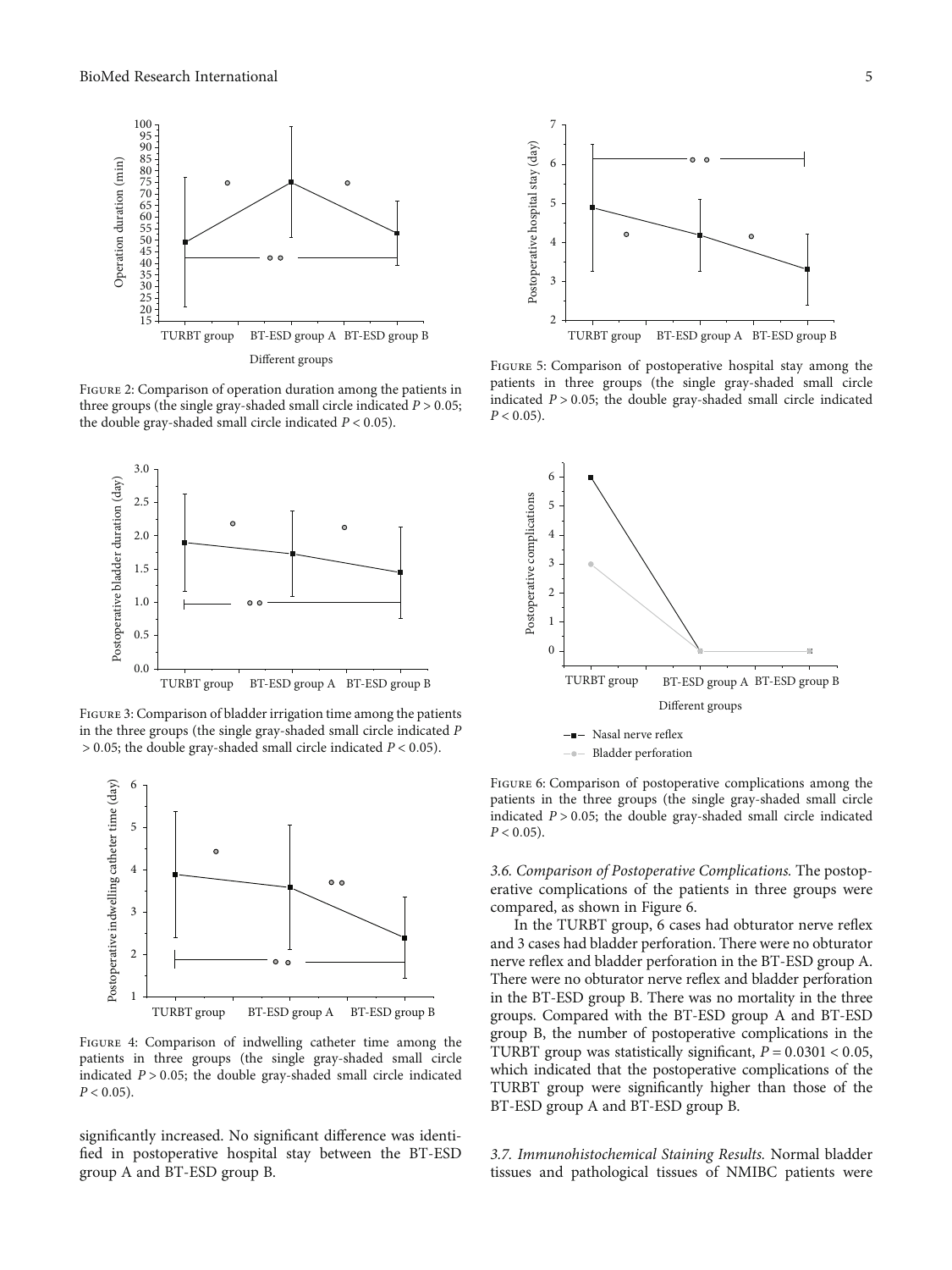

FIGURE 7: Different expression levels of Akt in NMIBC: (a) normal bladder tissue epithelium, (b) Akt negative staining, and (c) Akt staining.

selected for immunohistochemical staining, and the results are shown in Figure 7.

Figure 7 reveals that Akt staining was mainly concentrated in the cytoplasm. However, in the c diagram, Akt was strongly expressed in the nucleus.

#### 4. Discussion

Bladder cancer is the most common malignant tumor of the urinary system in China, and about 70% of bladder tumors belong to NMIBC [\[9\]](#page-6-0). NMIBC is an early bladder tumor of the mucosa and submucosa, which is suitable for surgical treatment. With the continuous improvement of medical technology in China, the research and development of new treatment methods such as laparoscopic minimally invasive surgery and natural orifice translumenal endoscopic surgery (NOTES), the surgical treatment of bladder tumor has entered a mature stage [\[10, 11](#page-6-0)]. BT-ESD operation uses the technique of Hybrid knife from the urethra to the bladder. Compared with traditional TURBT operation, it can avoid the destruction of tumor tissue morphology and ensure the integrity of tumor tissue margin. The complete dissection of tumor tissue can help the attending doctors to evaluate the depth of tumor invasion more accurately and enhance the accuracy of bladder tumor pathology [\[12, 13](#page-6-0)].

There is no significant difference in bladder irrigation time among the three groups, but the indwelling catheter time is significantly reduced. Compared with TUEBT, the number of postoperative complications of BT-ESD is significantly reduced. This is consistent with the research results of Nojiri et al. [\[14\]](#page-6-0), and the indwelling catheter time of BT-ESD patients is significantly reduced. The common complications of traditional TURBT include bladder bleeding, bladder perforation and obturator nerve reflex. Bleeding is a common complication of traditional TURBT, which is mainly caused by incomplete hemostasis during operation. Cases with larger tumor focus area will lead to bladder bleeding [[15](#page-6-0)]. In the TURBT group, BT-ESD group A, and BT-ESD group B, the incidence of operative complications is 17.99%, 0%, and 0%, respectively. It indicates that BT-ESD technology can significantly reduce the incidence of operative complications compared with traditional surgical methods, which is consistent with the results of Abe et al. [[16](#page-6-0)]. The BT-ESD technology can significantly reduce the incidence of surgical complications. The tumor tissues of the patients are studied by immunostaining. It is found that Akt staining intensity in recurrent tumors is significantly higher than that in corresponding primary lung tumors. This confirmed that the upregulation of Akt level is an important cause of bladder tumor recurrence. This is consistent with the research results of Shu and Michael [\[17\]](#page-6-0), and the upregulation of Akt level is an inducing factor of cancer recurrence. On the other hand, it is indicated that when there is DNA damage effect, the PI3K/Akt signaling pathway is activated to inhibit apoptosis and promote cell survival. The specific molecular mechanism needs further study.

#### 5. Conclusion

The BT-ESD technology and TURBT have an ideal effect in the treatment of NMIBC, but the BT-ESD technology can effectively reduce the postoperative bladder irrigation and indwelling catheter time and postoperative hospital stay and reduce the incidence of postoperative complications. Akt is highly expressed in NMIBC tumors. When facing DNA damage, cells mainly rely on the activation of the PI3K/Akt signaling pathway to continue metabolism.